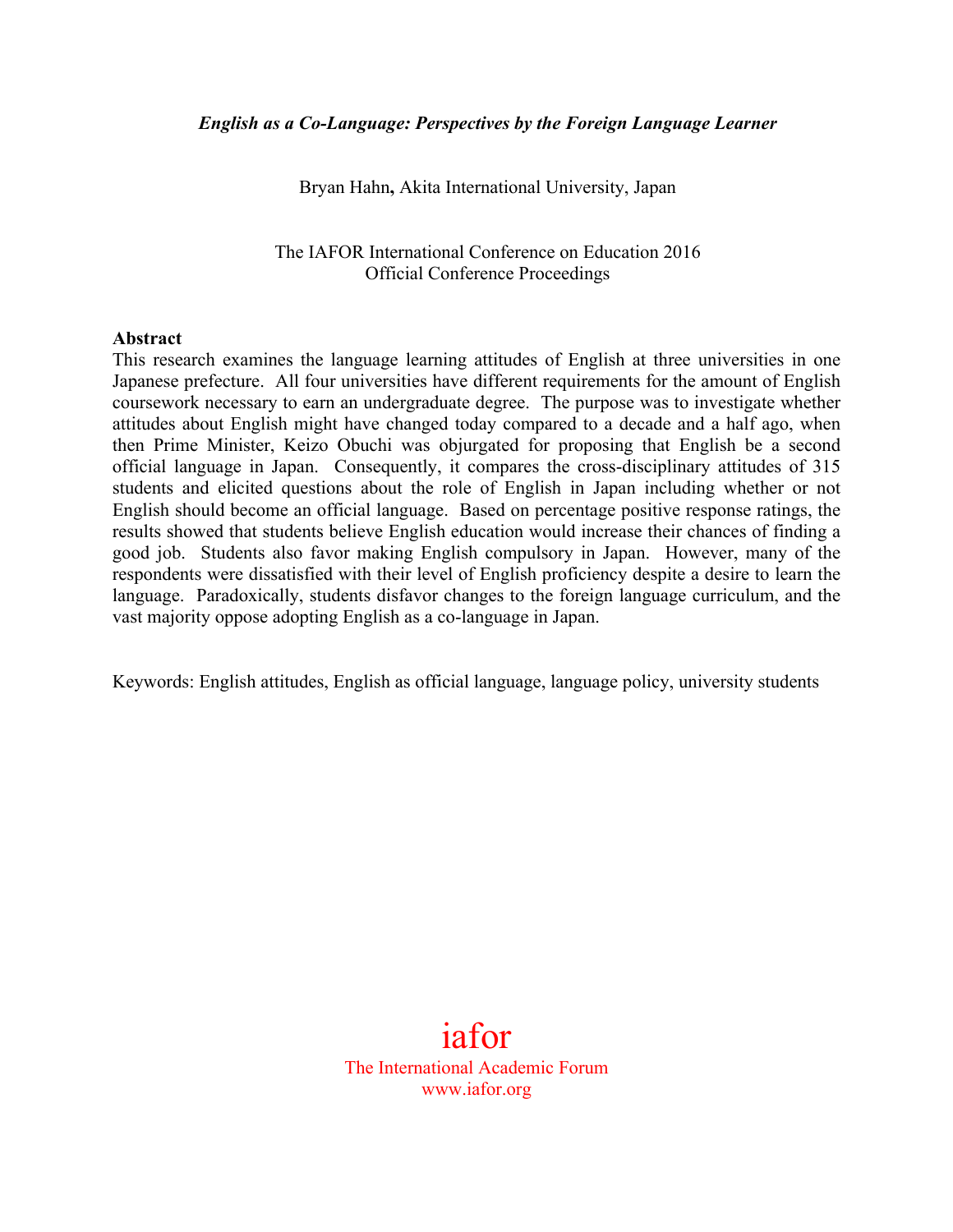# **Introduction**

For a country known for institutional rigidity and its reluctance to change, few could have predicted the late Prime Minister's 21st-century vision for Japan. In 1999, Keizo Obuchi recommended that English be adopted as a second official language as Japan transitions into the next 21st century.

That never developed, but Obuchi's vision resuscitated the debate about the role of English in his country. A parents' only option, at that time, was to send their child to an eikawa or a privately operated English conversation school. As a consequence, public schools began introducing English education. In 2002, Japan's Ministry of Education, Culture, Sports, Science, and Technology (MEXT) established Eigo ga tsukaeru Nihonjin (Japanese with English abilities), a strategy to improve oral communication ability of students. MEXT set goals for students to reach 550 on the Test of English as a Foreign Language (TOEFL) and for adults to score 730 on the Test of English for International Communication (TOEIC) (Wakita, 2013). With scores far below expectations, additional changes were to come in 2011. English would become compulsory beginning in grade five (Wakita, et al, 2013).

Despite students receiving eight years of English education after completing high school, TOEFL iBT scores still rank among the lowest compared to other Asian countries. According to ets.org, Japan only surpassed Afghanistan, Cambodia, and Laos in overall scores in 2014 (ets.org, 2014).

Fifteen years after the Prime Minister's goals for Japan, have attitudes remained unyielding about adopting English as a second official language? This research seeks to determine the learning attitudes of English from the perspective of students from four separate universities that offer undergraduate degrees in various disciplines to gather an accurate sampling of English attitudes across disciplines.

# **Literature Review**

Teach the Japanese to read and speak English or face continued economic stagnation and be marginalized in this global economy. That was the conclusion made by the late Prime Minister of Japan, Keizo Obuchi in 1999. Others have warned without a solid perspicacity of English, Japanese citizens will lack the ability to digest the latest technological advances around the world nor will they be able to effectively communicate their advances.

Despite these dire prognostications, both the political and educational establishment have been largely unsuccessful in improving the oral proficiency skills of Japanese citizens, a goal established by MEXT in 2002. The government introduced Eigo ga tsukaeru Nihonjin (Japanese with English abilities) to improve the speaking skills of Japanese. However, it lacked the commitment, avoiding the teaching of English as a required subject in the elementary school curriculum. Japan was also unprepared to fund such a program with well-trained teachers (Wakita, 2013). Additional changes took place in 2011 when the Ministry of Education made English compulsory in the 5th grade with 35 teaching hours to be set aside per academic year (Wakita, et al, 2013).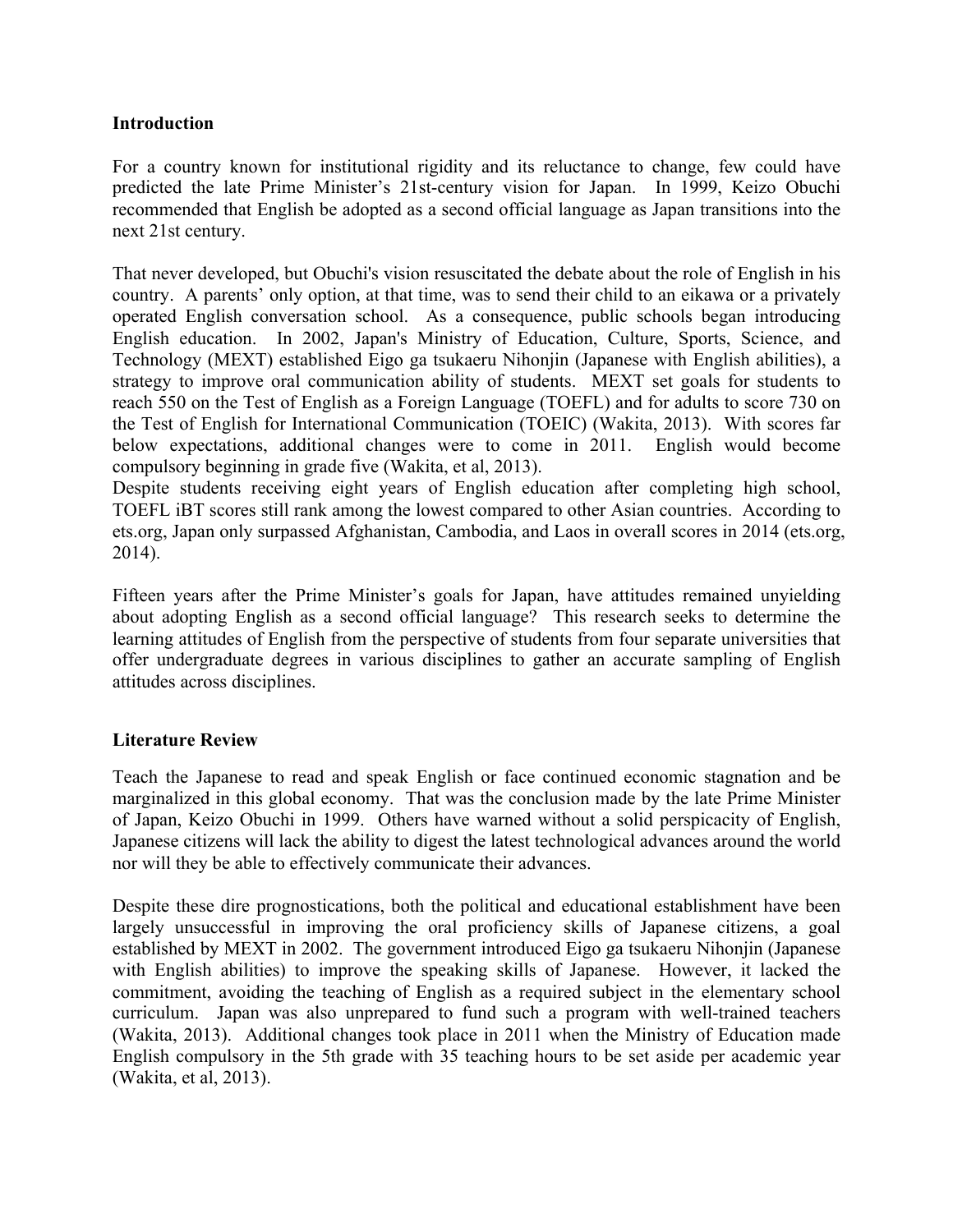The focus for all public fifth and sixth graders (10 and 11-year-olds) was on Basic Interpersonal Communicative Skills (BICS), with Cognitive Academic Language Proficiency (CALP) to be taught in Junior High School (JHS) and in Senior High School (SHS). In 2013, SHS saw additional revisions as English I & II and Oral Communication I & II were replaced by Communication English I-III, classes aimed at fostering CALP integrated language skills (Mondejar, Laurier, Valdivia, Mboutsiadis, Sanchez, 2012).

These changes have done little to meet the goals set by MEXT, a goal to have citizens with a "working knowledge" of English. It can be argued that one reason they have difficulty mastering English is due to the habitual use of the learning strategy known as yakudoku. With yakudoku, teachers explain the meaning of translations in Japanese. Students are then given translation options and correct their work. Parsing of sentences and reordering them into the Japanese language system may help in the development of reading. However, as a foreign language teaching concept, yakudoku is not a technique based in pedagogy (Richards & Rogers, 2011).

Another reason Japan lags behind is because English is taught with "resistance" on the part of the public in devoting efforts to fund English education (Sakamoto, 2012). Japan lacks adequate teacher training programs and certification for English language teaching. Additionally, immersion programs are virtually non-existent in a homogenous country that requires an immersive bilingual teaching and learning environment (Sakamoto, et al, 2012).

Working conditions for teachers have also had a tremendous, negative impact on English education practices. As explained by O'Donnell (2005), teachers are burdened with extracurricular workload and administrative duties limiting the time allotted for lesson planning and communicative methodologies in the classroom. There also exists a disproportionate ratio between teacher and student and lack of curricular time, resulting from the need to prepare students for their national entrance examinations known as juken (Cook, 2009). Many Japanese students study English only to pass this high-stakes examination (Butler & Iino, 2005). The result, teachers compromise their educational beliefs and conform to the accepted teaching approach that best prepares students for the success of this exam (Underwood, 2010).

Higher education is also attempting to adapt as schools are changing its education paradigm by teaching coursework in English. International Christian University (ICU) was recently mired in curricular reform leading to the change of its English program from ELP or English Language Program to ELA or English for Liberal Arts. ELA classes are taught in English in which about 18-percent come from overseas.

Akita International University (AIU) is the only higher education institute in Japan in which all degree-seeking coursework is taught in English. The school is modeled on an American liberal arts program, in which about half the faculty come from overseas. In an attempt to immerse Japanese students in an English-speaking environment, about 25-percent attend AIU on an exchange program. Degree-seeking students at AIU are also required to study one year abroad at one of its 174 partner universities all throughout the world.

Most recently, Yamanashi Gakuin University became the latest liberal arts school in Japan to gain approval from the Ministry of Education to teach coursework in English. It launched its liberal arts department in spring 2015. Degree-seeking students, much like AIU, must also study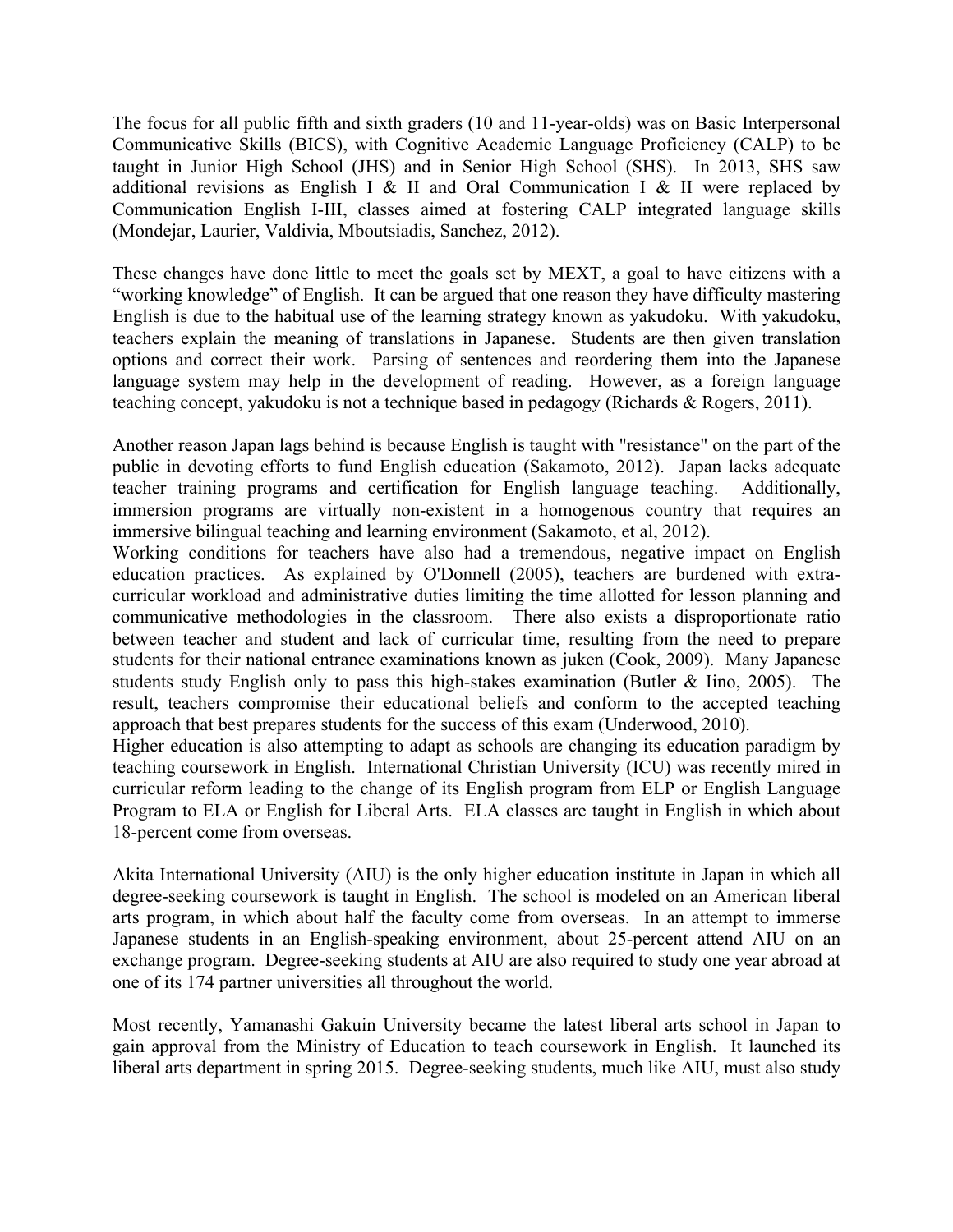one year abroad at one of its partner universities. Additionally, 85-percent of its faculty are non-Japanese, the highest foreign faculty ratio in Japan.

Changes are slowly taking place in the corporate sector as well. In the summer of 2010, Rakuten, an online shopping marketplace, and Fast Retailing (UNIQLO), a clothing retail company, have made English the company's official language (Iino, M., n.d.). Bridgestone, the Tokyo-based tire company, also adopted English as its official language in 2013 telling its employees English proficiency will be necessary if Bridgestone employees want to move up the corporate ladder (Japan Daily Press, Oct. 21, 2013).

In spite of these changes, TOEFL iBT scores remain abysmal as the country ranks near the bottom among Asian countries. In 2000, Japan and South Korea had the lowest overall TOEFL scores at 498 (ets.org, 2000). In 2014, scores in Japan ranked far below its neighboring countries of Taiwan, China, and South Korea (ets.org, 2014).

South Korea has subsequently emphasized the placing of native speakers of English in both primary and secondary schools (Seongja, 2008). It also rewards its citizens proficient at English as they play in important role in society. They also gain an economic advantage as one component to getting promoted in the workforce is determined by the employee's ability to speak English well (Seo, 2010). This "English Fever" mentality has helped South Korea since 2014 results show the country tied for sixth highest in TOEFL iBT scores. Among 35 Asian countries, Japan ranked 32nd out of 35 countries (ets.org, 2014).

It's no wonder why contentious debates remain about where English belongs in Japanese education. Japanese citizens understand English is the international language of commerce, travel, and education (Baskin & Shitai, 1996). Many of them attend jukus, yobikos, and eikaiwas, various types of supplementary and private language schools in Japan as they want to interact in this world. Japan also understands the development of English is necessary to strengthen the nation's economic competitiveness (Hirt, 2009).

Hence, fifteen years after Obuchi's educational vision for Japan, the country continues to berate itself as linguistic dunces. The purpose of this research is to examine the following attitudes of young adults: 1) Are they motivated to learn English; 2) Are they happy with the foreign language education received; 3) Do they believe English benefits their future goals 4) Are changes needed to improve the oral proficiency of Japanese citizens; 5) Do they believe, à la Obuchi, that English should become a second official language.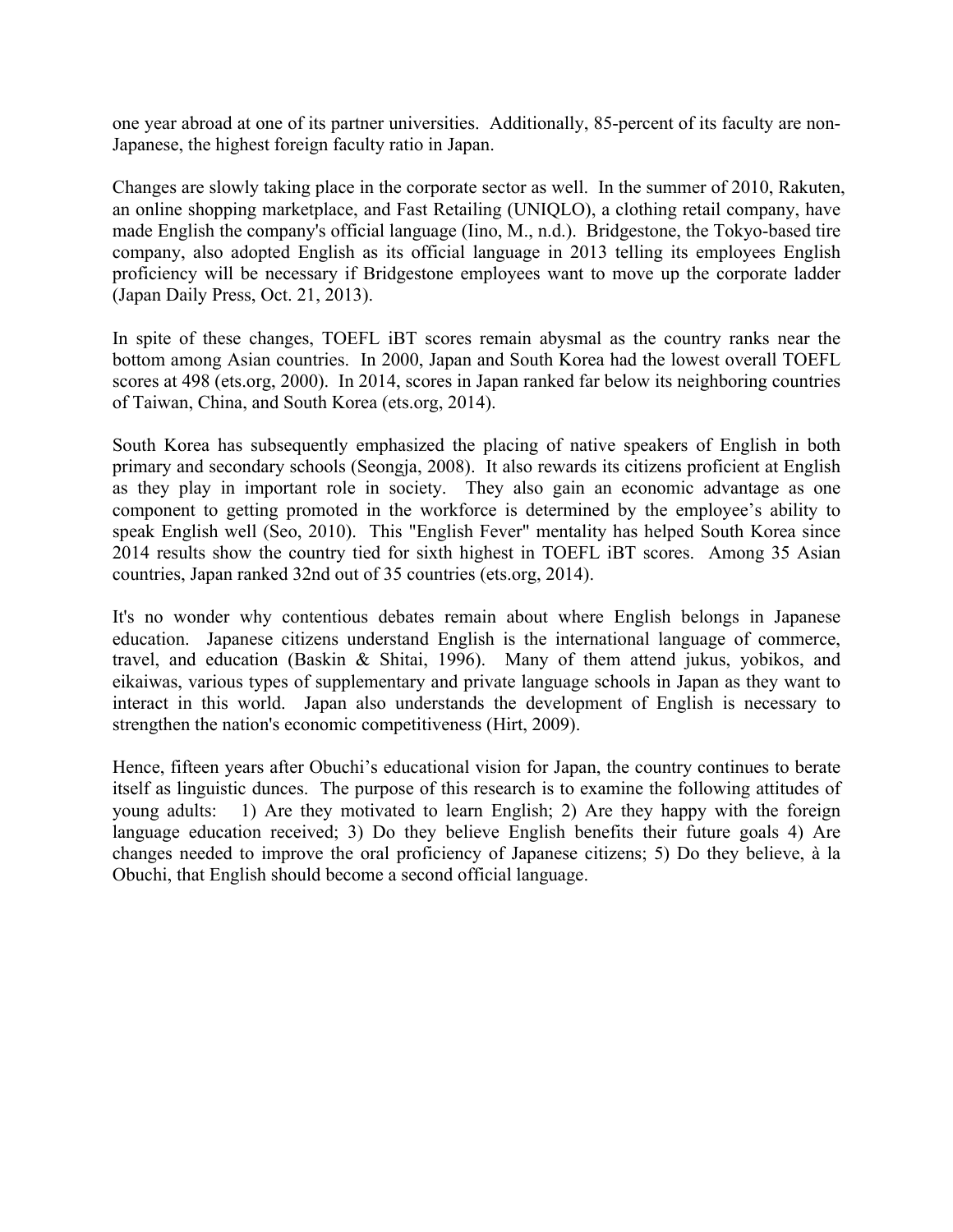# **Participants**

Students at four universities that offer undergraduate degrees in the Akita Prefecture were surveyed in spring 2015 as shown in Figure 1.

| Akita Prefectural<br>University       | Prefectural University<br>Akita City, Japan |  |
|---------------------------------------|---------------------------------------------|--|
| Akita University                      | National University<br>Akita City, Japan    |  |
| Akita International                   | Prefectural University                      |  |
| University<br>Akita University of Art | Akita, Japan<br>Public University, Akita    |  |
|                                       | Japan<br><b>Figure 1</b>                    |  |

A cross-sectional survey was conducted in an attempt to get an accurate sampling as the research attempted to get results from students seeking degrees from a variety of disciplines as shown below:

- Akita International University (AIU) Modeled on American liberal arts colleges, AIU is a public, prefectural university where all degree-seeking course is taught in English.
- Akita Prefectural University (APU) APU is a prefectural university offering degrees in Systems Science and Technology and Biological and Environmental Science. Twelve credits of English courses out of 124 must be taken to earn an undergraduate degree.
- Akita University (AU) AU is a national university initially offering degrees in Liberal Arts and Sciences when first established in 1949. The university has since established a Department of Education, a School of Medicine, and Engineering. Students are required to take an English course in the first three semesters at AU.
- Akita University of Art (AUA) Once a two-year college, Akita University of Art became a four-year university in April 2013. Students are required to take one 3 credit English course at AUA.

Twelve quantitative questions were asked on a five-point scale (5-Strongly Agree, 4-Agree, 3-Neutral, 2-Disagree, 1-Strongly Disagree) in an attempt to examine the learning attitudes and perceptions about English as shown in Appendix A. Mode average calculations were conducted. Even though this calculation is not capable of further mathematical treatment, it was considered for the purpose of the discrete frequency distribution.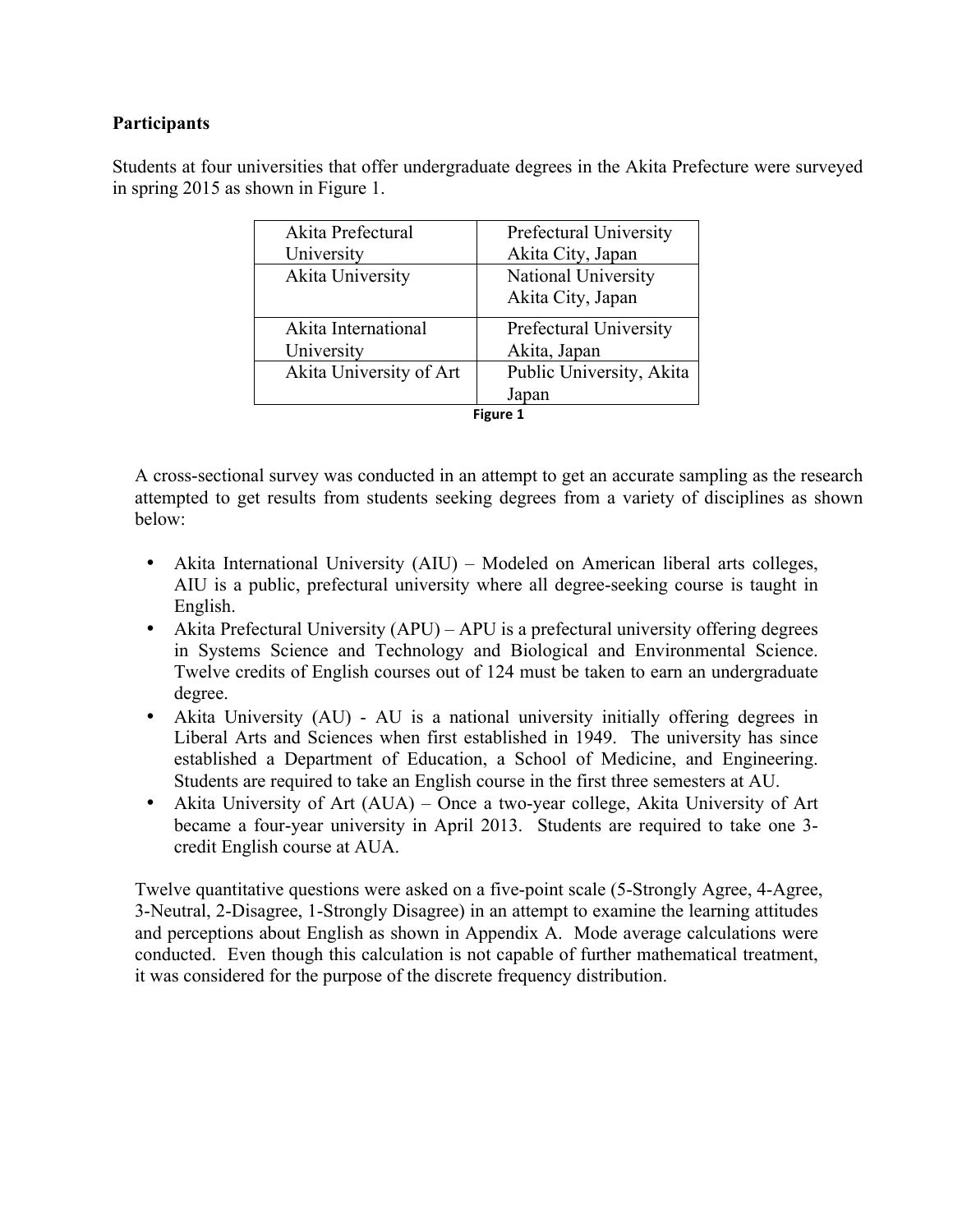All of the questions were written in both English and Japanese. Figure 2 shows the number of respondents from each university.

| University: | Akita<br>Prefectural<br>University | Akita<br>University | Akita<br>International<br>University | Akita<br>University<br>of Art |
|-------------|------------------------------------|---------------------|--------------------------------------|-------------------------------|
| Total:      | 66                                 | 80                  | 55                                   | 104                           |
| Figure 2    |                                    |                     |                                      |                               |

| igure |  |
|-------|--|
|-------|--|

# **Results**

As aforementioned, the questionnaire was given in spring 2015 to students from four universities with different educational disciplines in the Akita Prefecture in Japan. For the first question, the researcher sought to determine whether or not English should be a compulsory subject in Japan. An overwhelming majority of students at Akita Prefectural University believes English should be mandatory in schools as 52 of the 66 students surveyed either "Agree" or "Strongly Agree" with this question.

At Akita University, 45 out of 80 students surveyed "Agree" English should be compulsory. Twenty out of the 80 students responded they "Strongly Agree" with this question. Only seven percent of respondents either "Disagree" or "Strongly Disagree" that English should be mandatory in schools.

Nearly half the students (47.27%) at Akita International University "Strongly Agree" English should be compulsory in Japan. This response was no surprise since all degree-seeking coursework is taught in English at AIU. Seventeen out of the 55 students (30.9%) surveyed "Agree" English should be compulsory. No student answered "Strongly Disagree" and only three percent "Disagree".

Eighty-one percent of students at Akita University of Art (AUA) either "Strongly Agree" or "Agree" English should be compulsory in Japan. Only a fraction of students surveyed felt it should not be a required subject.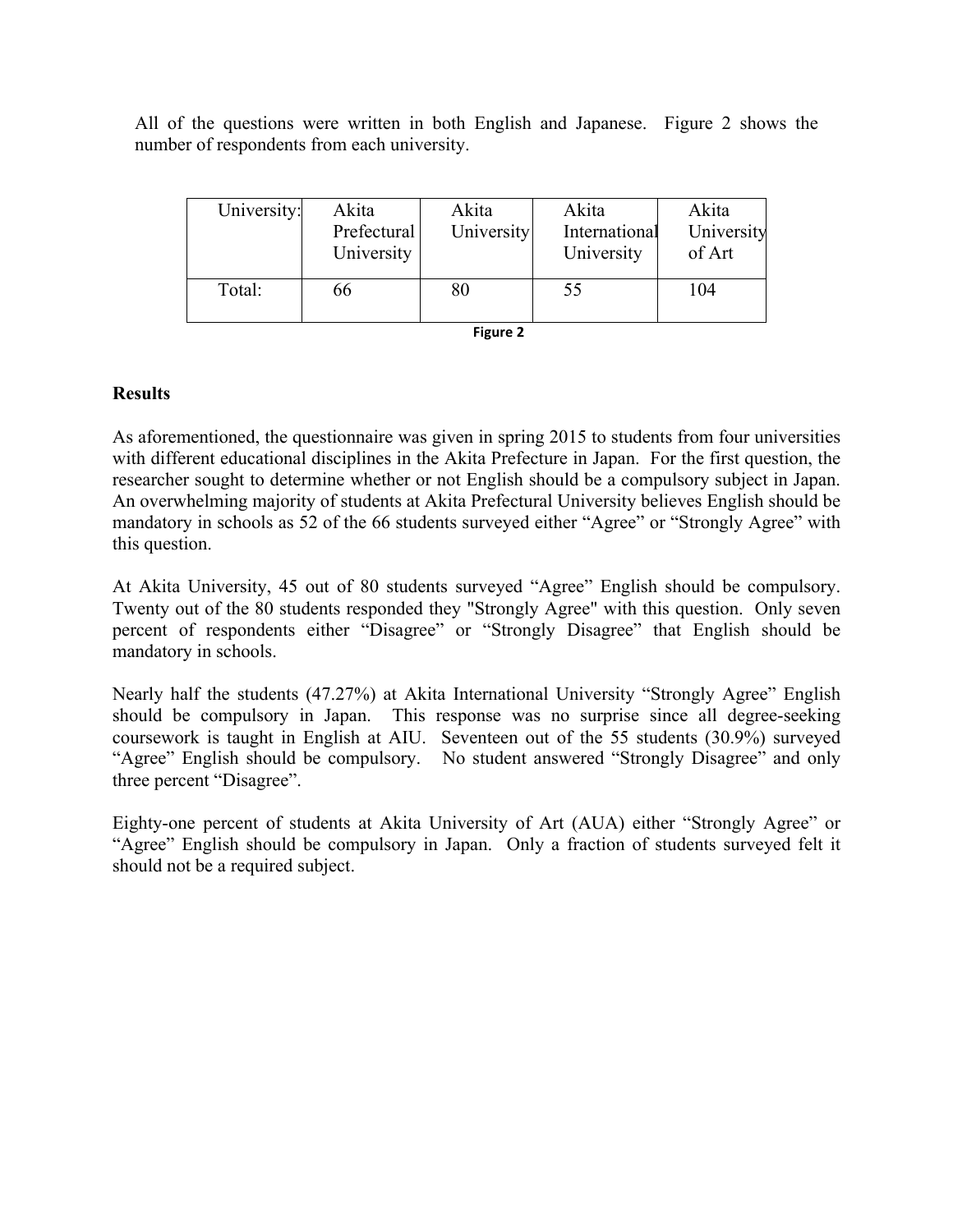| <b>APU</b>    | AU            | <b>AIU</b>    | <b>AUA</b> |
|---------------|---------------|---------------|------------|
| SA: 37.87%    | SA: 25%       | SA: 47.27%    | SA: 36.5%  |
| A: 39.39%     | A: 56.25%     | A: 30.9%      | A: 45.19   |
| $N: 16.66\%$  | N: 15%        | N: 21.8%      | N: 15.3%   |
| D: 4%         | D: 3%         | D: 0%         | D: 3%      |
| <b>SD: 3%</b> | <b>SD: 0%</b> | <b>SD: 0%</b> | SD: 0%     |

Table 2 shows the results of question number five, asking participants to answer if they need English for their future goals. At APU, 43.9-percent or 29 out of the 66 respondents "Agree" they need English for their future goals. This result is a bit surprising because students at APU seek degrees in the field of natural sciences like Machine Engineering and Systems Engineering.

At AU, 37 out of the 80 students also surveyed "Agree" English is necessary for their future. Nearly half of respondents at AU "Agree" English is necessary for their future. The second most popular response was "Neutral" as 31-percent of students did not have strong feelings about the role of English and how its impact on their future. All but three students at AU "Strongly Agree" or "Agree" English is necessary for their future.

At AIU, 63-percnet "Strongly Agree" with this question while another 29-percent "Agree." Only seven percent of those surveyed answered "Neutral" while no one believed learning English would not be helpful for their future.

Nearly 40-percent of students at AUA seemed uncertain about whether English would impact their future. However, more than half believe it will have a positive effect as 33-percent answered they "Agree" and 19-percent "Strongly Agree."

|               | $1.4819$ at $1.11999$ and $1.19111$ $1.1911$ $1.01911$ $1.01911$ $1.01911$ |               |               |  |
|---------------|----------------------------------------------------------------------------|---------------|---------------|--|
| <b>APU</b>    | AU                                                                         | <b>AIU</b>    | <b>AUA</b>    |  |
| SA: 24.24%    | <b>SA: 15%</b>                                                             | SA: 63.63%    | SA: 19.2%     |  |
| A: 43.9%      | A: 46.25%                                                                  | A: 29%        | A: 32.69%     |  |
| N: 28.78%     | N: 31.25%                                                                  | N: 7%         | N: 39.4       |  |
| D: 3%         | D: 6%                                                                      | $D: 0\%$      | D: 8%         |  |
| <b>SD: 1%</b> | SD: 1%                                                                     | <b>SD: 0%</b> | <b>SD: 1%</b> |  |

**Table 2. I need English for my future goals.**

Table 3 sought to find out if learning to speak English would help them find a better job. Nearly 58-percent of students "Strongly Agree" with this question while nearly 40-percent of students "Agree." No one answered "Strongly Disagree" and only a small fraction chose either "Neutral" or "Disagree."

Almost 44-percent of students at AU "Agree" learning English will help their chances of finding a good job once they graduate from college. The second most popular response was "Strongly Agree" as 27 out of the 80 students (33.75%) chose this answer. No one surveyed strongly disagreed, and only two out of the 80 respondents believe English will not help them find a better job.

At AIU, about three out of every four students either "Strongly Agree" or "Agree" English will help them obtain a better job. Twenty-two percent answered "Neutral" while only one student strongly disagrees learning English will be helpful for that individual.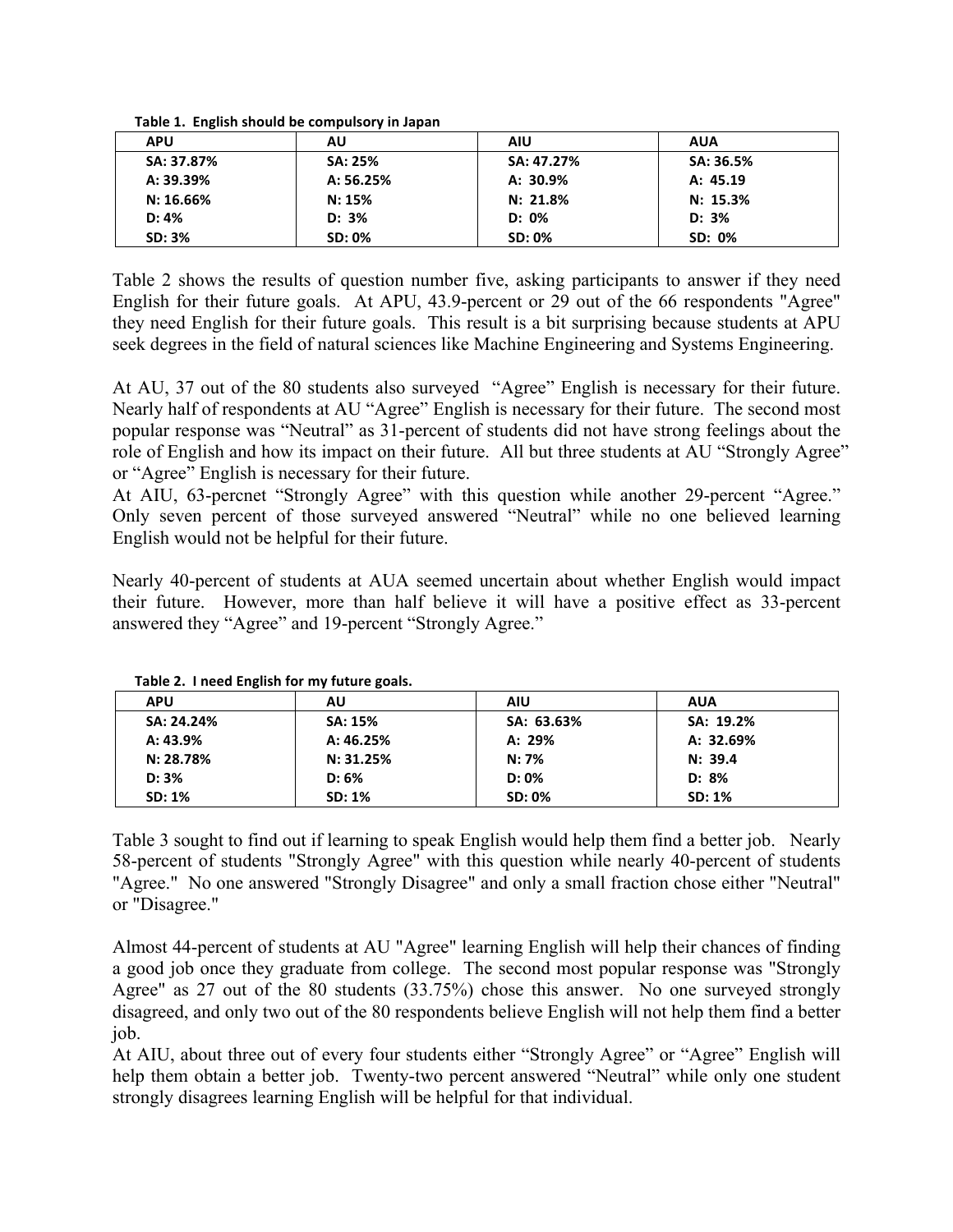An equal number of students at AUA answered they "Strongly Agree" or "Agree" English will help them find a better job as shown in Table 3. Only three students out of the 104 surveyed believe English would not be helpful in obtaining a better career

| Table 5. If I Icarli to speak English, it will lielp the get a good job |               |            |            |  |
|-------------------------------------------------------------------------|---------------|------------|------------|--|
| <b>APU</b>                                                              | AU            | <b>AIU</b> | <b>AUA</b> |  |
| SA: 57.57%                                                              | SA: 33.75%    | SA: 38.18% | SA: 40.3   |  |
| A: 39.39%                                                               | A: 43.75%     | A: 38:18%  | A: 40.3    |  |
| $N: 1\%$                                                                | N: 18.75%     | N: 21.8%   | N: 16.3%   |  |
| D: 3%                                                                   | D: 3%         | $D: 0\%$   | $D: 3\%$   |  |
| <b>SD: 0%</b>                                                           | <b>SD: 0%</b> | SD: 1%     | SD: 0%     |  |

|  |  |  |  | Table 3. If I learn to speak English, it will help me get a good job |  |  |
|--|--|--|--|----------------------------------------------------------------------|--|--|
|--|--|--|--|----------------------------------------------------------------------|--|--|

Question 8 attempted to determine respondents' attitudes about their motivation to learn English as shown in Table 4. In Japan, study after study usually confirms apathy among students about learning a foreign language. As a faculty member at the university level in Japan, this researcher has had his share of visits to Japanese high schools as a guest lecturer. Disinterest permeates the classroom amid complaints ranging from the difficulty in learning a new language to being given few opportunities to practice speaking since classes are often teacher-fronted. Despite these frequent complaints, the results were relatively positive. Many APU students admit to having a desire to learn English. About 12-percent "Strongly Agree" and nearly 43-percent "Agree." Seven percent feel strong they are not motivated to learn English while about 14-percent "Disagree."

The numbers were much higher at AIU. Sixty-percent "Strongly Agree" they are motivated to learn English and nearly 35-percent "Agree." These results are not surprising since it was previously mentioned that AIU teaches all coursework in English. No student admitted they were not motivated to learn.

At AU, only a small fraction (6%) of students appear to have a strong desire to learn English. However, almost one-third of students (30%) admits they have a desire to learn. Nearly 39 percent felt indifferent about learning English while 18 students out of 80 (22.5%) agree they are not motivated to learn.

AUA students also responded favorably about their motivation to learn English. Forty-percent either "Agree" or "Strongly Agree" with this question. However, 37.5-percent seemed indifferent about learning the language while 19-percent answered they were not motivated to learn. One student felt strong disinterest to learn English.

| Table 4. Talli motivated to learn English |               |               |            |  |
|-------------------------------------------|---------------|---------------|------------|--|
| <b>APU</b>                                | AU            | <b>AIU</b>    | <b>AUA</b> |  |
| SA: 12.12%                                | <b>SA: 6%</b> | SA: 60%       | SA: 10%    |  |
| A: 42.8%                                  | A: 30%        | A: 34.54%     | A: 29.8%   |  |
| N: 27.27%                                 | N: 38.75%     | N: 5%         | N: 37.5%   |  |
| D: 13.6%                                  | D: 22.5%      | $D: 0\%$      | D: 19.2%   |  |
| <b>SD: 7%</b>                             | SD: 3%        | <b>SD: 0%</b> | SD: 1%     |  |

**Table 4. I am motivated to learn English**

Despite receiving eight years of English after finishing high school, there appears to be dissatisfaction about their English competency. Table 5 explores this question.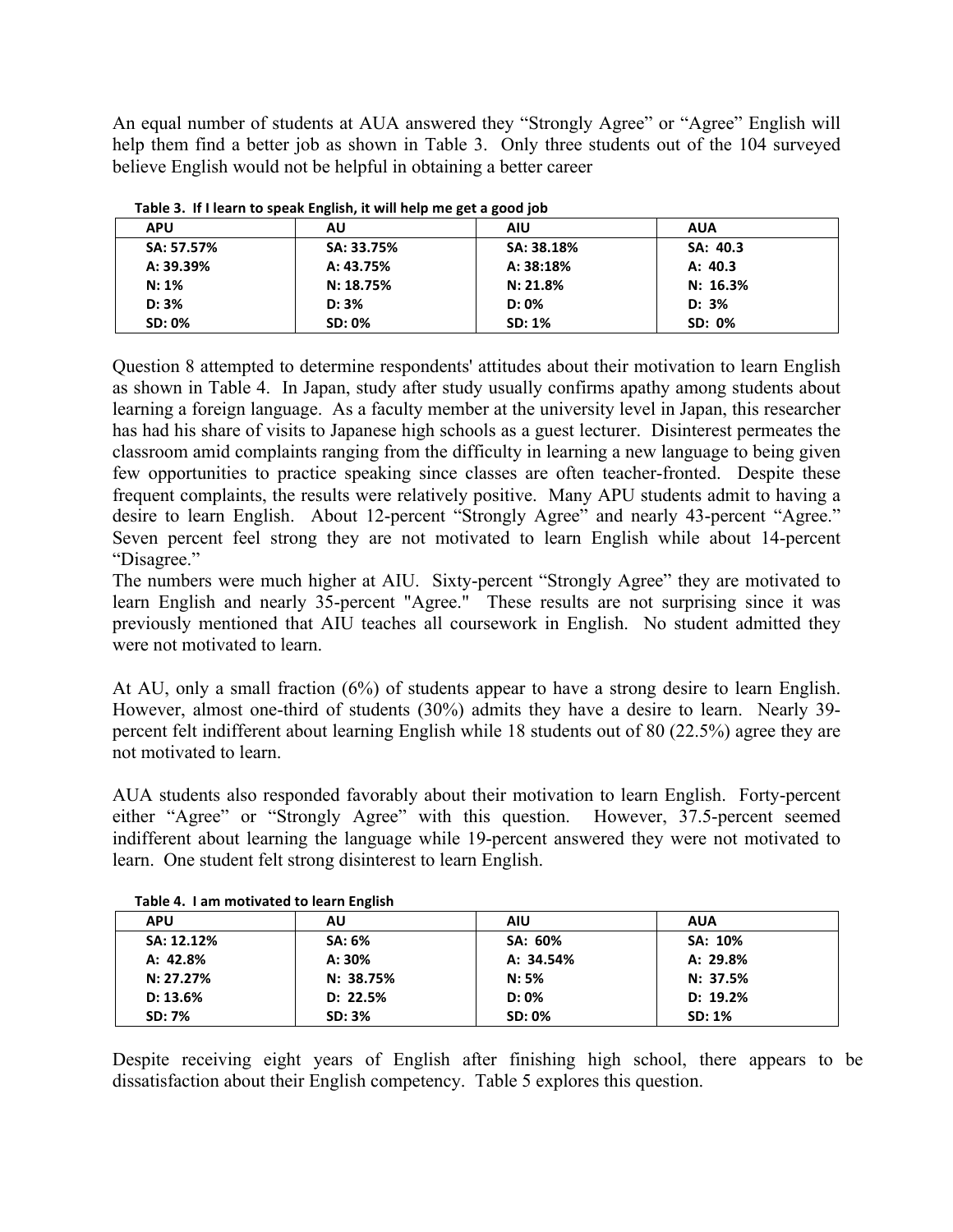| <b>APU</b>    | AU            | <b>AIU</b>    | <b>AUA</b> |  |  |
|---------------|---------------|---------------|------------|--|--|
| <b>SA: 3%</b> | <b>SA: 0%</b> | <b>SA: 0%</b> | SA: 1%     |  |  |
| A: 4%         | A: 7%         | A: 9%         | A: 11.5%   |  |  |
| N: 30.03%     | N: 36.25%     | N: 23.6%      | N: 23%     |  |  |
| D: 43.9%      | D: 42.5%      | D: 38.18%     | D: 47.11   |  |  |
| SD: 18.1%     | SD: 13.75%    | SD: 29%       | SD: 17.3%  |  |  |

**Table 5. I am satisfied with my level of English proficiency with the education I received** 

Almost 44% of APU students are not satisfied with the education they received in English. Additionally, 18-percent feel strong about their displeasure in how English is taught in Japan. The numbers are similar at AU as 42.5% "Disagree" with how English is taught in Japan. Thirty-eight percent feel the same at AIU and 29-percent of those surveyed also "Strongly Disagree" (29%) with how English is taught in Japan. What might be most alarming is the fact that not a single student felt strongly that English is taught well in Japan from respondents at Akita University and Akita International University, and only a fraction responded positively from APU. Also, only 11 out of the 201 students surveyed "Agree" they are satisfied with how English is taught in Japan. At AUA, the numbers were similar. Sixty-five percent of students were not happy with their level of English proficiency. Only about 12-percent answered positively about their English ability.

Students appear to be rigid about significant changes to its language policy even though many are unhappy about their competency. Table 6 asked the respondents' level of satisfaction when it comes to language policies in Japan.

Only nine percent of students strongly agreed at APU, five-percent of students concurred at AU, and no student at AIU strongly agreed they were satisfied with the language policies of English education in Japan. However, 21-percent surveyed at APU "Agree" with the policies in Japan while about one-third of respondents from AU "Agree". Still, not one respondent from AIU agrees with the language policies outlined in Japan. In fact, more than one-third (34.54%) "Strongly Disagree" with the education policies of English in Japan while 56-percent responded they "Disagree." Only about 21-percent of those surveyed at AUA were happy with the foreign language policies in Japan. About 43-percent of students felt negative about how English is taught while 37.5-perecent appeared neutral.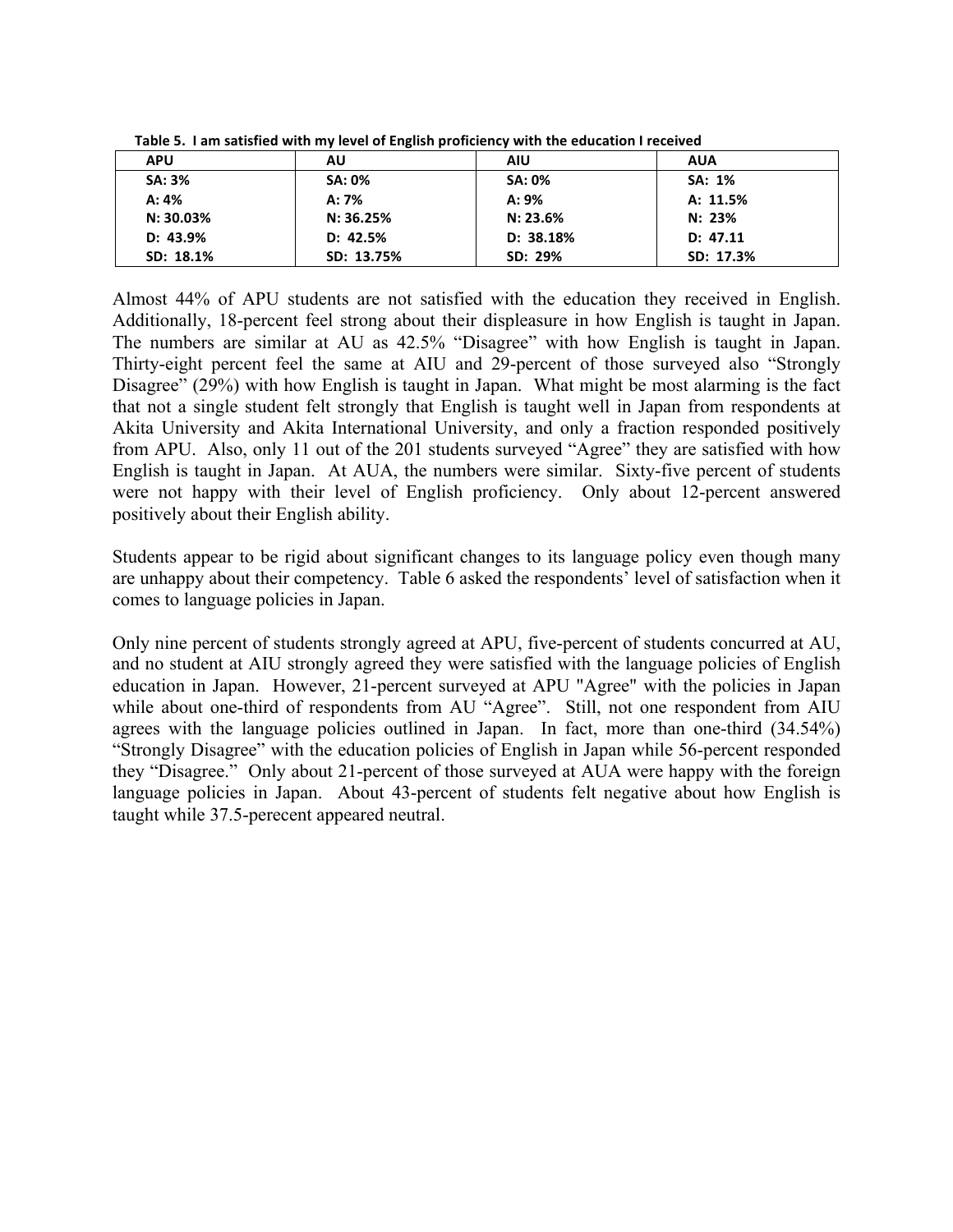Table 6. I am satisfied with the language policies of English education in Japan

| <b>APU</b>    | AU            | <b>AIU</b> | <b>AUA</b>    |
|---------------|---------------|------------|---------------|
| <b>SA: 9%</b> | <b>SA: 5%</b> | SA: 0%     | <b>SA: 5%</b> |
| A: 21.21%     | A: 33.75%     | A: 0%      | A: 16.3%      |
| N: 42.42%     | N: 46.25%     | $N: 9\%$   | N: 37.5%      |
| D: 24.24%     | D: 18.75%     | D: 56.36%  | D: 34.6%      |
| SD: 7%5       | SD: 1%        | SD: 34.54% | SD: 8%        |

#### Table 7. Changes should be made in education to make Japanese fluent in English

| <b>APU</b>    | AU            | <b>AIU</b>    | <b>AUA</b> |
|---------------|---------------|---------------|------------|
| SA: 15.15%    | <b>SA: 6%</b> | SA: 18.18%    | SA: 16.19% |
| A: 30.3%      | A: 20%        | A: 12.7%      | A: 26.66%  |
| N: 42.42%     | N: 46.25%     | N: 29.09%     | N: 41.19%  |
| D: 10.6%      | D: 21.25%     | D: 30.9%      | D: 13.33%  |
| <b>SD: 3%</b> | SD: 6%        | <b>SD: 7%</b> | SD: 1.9%   |

Because 64.1% either "Disagree" or "Strongly Disagree" about being satisfied with their English ability and because only 22.9% "Agree" or Strongly Agree" with the foreign language policies in Japan, Question 10 sought to find out if education policies need to be changed in order to make Japanese fluent in English.

Three out of the four schools chose "neutral" as the most popular answer (APU: 42.42%; AU: 46.25%; AIU: 29.09%; AUA 41.19%) as shown in Table 7. AIU was the only school at 29.09% that did not choose "neutral" as the most popular answer. Instead, "Disagree" was the most popular response at 30.9%. More students favored changes than those who oppose it. Out of everyone surveyed 103 either answered they "Agree" or "Strongly Agrees" with changes to make Japanese students bilingual versus 69 students who chose either "Disagree" or "Strongly Disagree" to changes in education in an attempt to make Japanese bilingual.

| . .           | - -       |               |               |
|---------------|-----------|---------------|---------------|
| <b>APU</b>    | AU        | <b>AIU</b>    | <b>AUA</b>    |
| <b>SA: 6%</b> | SA: 2.5%  | <b>SA: 3%</b> | <b>SA: 2%</b> |
| A: 12.12%     | A: 7.5%   | A: 0%         | A: 1%         |
| N: 31.3%      | N: 20%    | N: 7%         | N: 25%        |
| D: 16.66%     | D: 37.5   | D: 25.45%     | D: 25%        |
| SD: 34.33%    | SD: 32.5% | SD: 63.63%    | SD: 48.2%     |

Table 8. English should become an official language in Japan

Because a high percentage of Japanese students in the Akita Prefecture are unhappy about their level of English proficiency, this research also hoped to determine if they felt changes were needed on a national scale by asking the question if it was time for English to become an official language in Japan as seen above in Table 8.

Overwhelmingly, each school did not "Strongly Agree" as only six-percent marked "SA" from APU, 2.5-percent from AU, and three-percent from AIU. Many APU students appeared indifferent about this question as 31-percent chose "Neutral" but 34-percent "Strongly Disagree" about making English an official language. Many AU students also felt strong (32.5%) that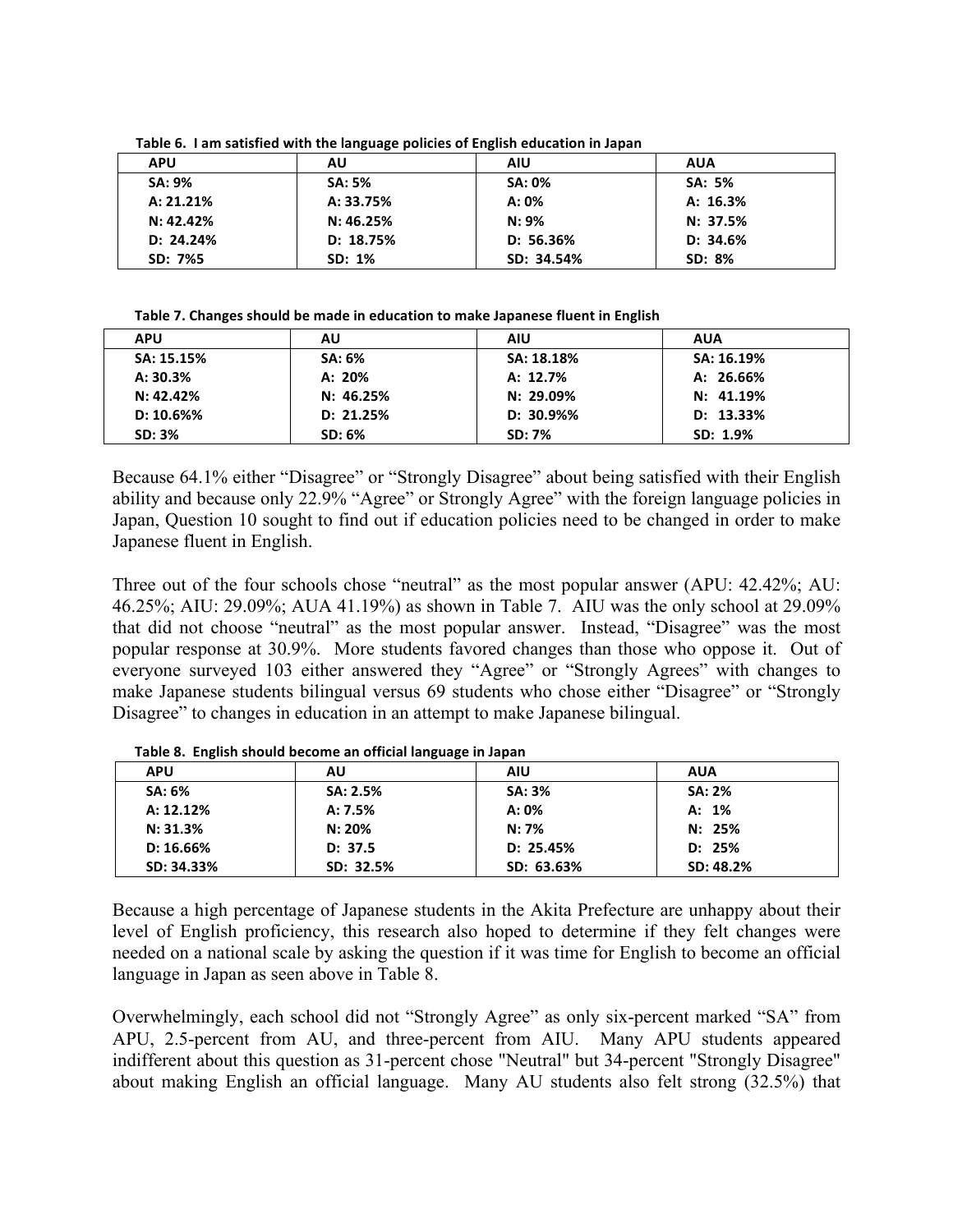English should not be an official language in Japan. However, most of the students surveyed at AU "Disagree" (37.5%) that English does not belong to Japan as an official language.

The numbers were even higher at AIU. Sixty-three percent of students surveyed believed that adopting English as a co-language is Japan was a terrible idea while 25-percent also disagreed.

Nearly three out of four either "Disagree" or "Strongly Disagree" about making English a colanguage in Japan among those surveyed at AUA. Only three percent of students favored adopting English as an official language.

# **Conclusion**

The purpose of this paper was to examine the perspective of the foreign language learner about English and its role in Japan. It also sought to find out if their attitudes aligned with the vision envisioned by their late Prime Minister, Keizo Obuchi from a decade and a half ago when he proposed making English a second official language.

To summarize, 83-percent of those surveyed "agree" or "strongly agree" that English should be compulsory in Japan. Eight-five percent "agree" or "strongly agree" English proficiency would help them find a better job. Sixty-two percent answered they "agree" or "strongly agree" English is important in their life. Additionally, more than half say they are motivated or strongly motivated (53.4%) to learn English.

In contrast, 64-percent "disagree" or "strongly disagree" about the happiness of their level of English proficiency. Also, only 23-percent "agree" or "strongly agree" with the foreign language policies in Japan. Despite this, only 22.5 percent of participants answered they "agree" or "strongly agree" with curricular reform. This paradox is an example of educational incongruence taking place in Japan. In other words, Japanese education is disconnected to the learning of students as it is failing to meet the personal and societal needs of its country.

Non-native language teachers known as Japanese teachers of English (JTEs) feel anxiety teaching the target language due to insecurities about their English ability. One study shows that 77-percent of Japanese teachers of English self-admitted they were anxious about their level of English proficiency. Ninety-percent of those surveyed answered they lacked the confidence to teach English in English (Machida, 2011). It results in teachers avoiding the use of the target language, many of whom lack the formal classroom teaching experience. Teachers end up teaching to their comfort by emphasizing reading and writing while avoiding the other two learning domains.

Krashen (1987) argues effective teachers develop students' self-efficacy, decrease their anxiety, and promote motivation-enhancing attributions. In contrast, ESL teachers with high stress cause more problems in learning such as a student's self-confidence, motivation, self-esteem, and risktaking ability.

In conclusion, Japanese students understand what's good for them. They know that speaking and listening should be emphasized in the classroom. Their irresolute attitude about education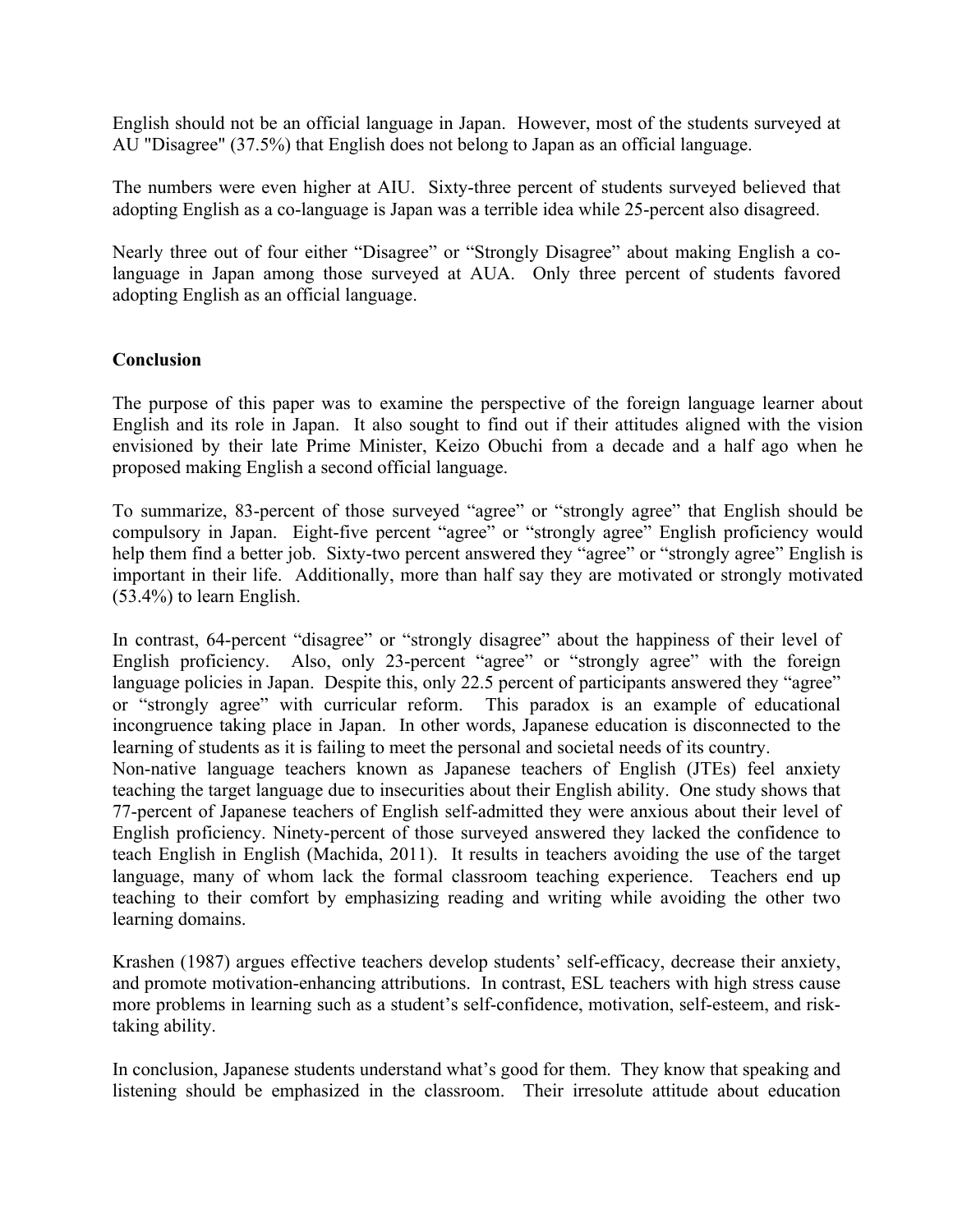reform stems from the teacher failing to take action research since they lack the confidence and the know-how in creating a speaking environment in the classroom. Because the teacher is unwilling to take on this challenge, the student lacks the desire as well.

As for the last question about adopting English as a co-language, there was strong opposition to this idea as only eight-percent "agree" or "strongly agree" to a co-language while 71-percent answered they "disagree" or "strongly disagree" with this idea.

Perhaps a rebirth of nationalism is taking shape in Japan. Not the kind that should be a threat or feared like during World War II. The type of postwar nationalism gripping Japan is "sociocultural", the sharing of similar social values and behavioral norms, and especially the ability to communicate (Ishibashi, 1997). The political climate is nationalistic as outside forces are always reminding Japan what it's doing wrong. Consequently, there appears to be an urgent need for Japan to redefine itself. In fact, opponents argue for the protection of Japan's national identity. Williams and Burden (1997) claim learning a language is comparable to slipping into someone else's shoes implying that language learners adopt more than language skills, but they also adopt new social and cultural behaviors as well.

Bourdieu (1979) has long theorized that education is one mechanism that serves to maintain social inequality. Schools not only provide the skills but Bourdieu (1977) argues they also perform the functions of conserving, inculcating, and consecrating a cultural heritage. In essence, Japanese will never be able to play on a level playing field as a native speaker of English. As a result, the invasion of English into a local cultural space has led to some countries legislating to restrict the use of English in some key domains like education, scientific writing, and media (Kirkpatrick, 2002).

# **Recommendation**

The top four Asian countries in TOEFL iBT scores in 2014 can be seen in Table 7 below. One commonality among all four countries is that English is an official language. Singapore has four official languages: Malay, Mandarin, Tamil, and English. India has 24 official languages in its 28 states and seven union territories including English (Patke, 1986). Pakistan has two official languages. Its national language is Urdu while English is the country's language of education. Lastly, the Philippines also has two official languages, Tagalog and English. All but one subject (Tagalog) are taught in English in schools.

For better or for worse, all four countries have adopted English officially resulting in English fluency by the vast majority of their citizens.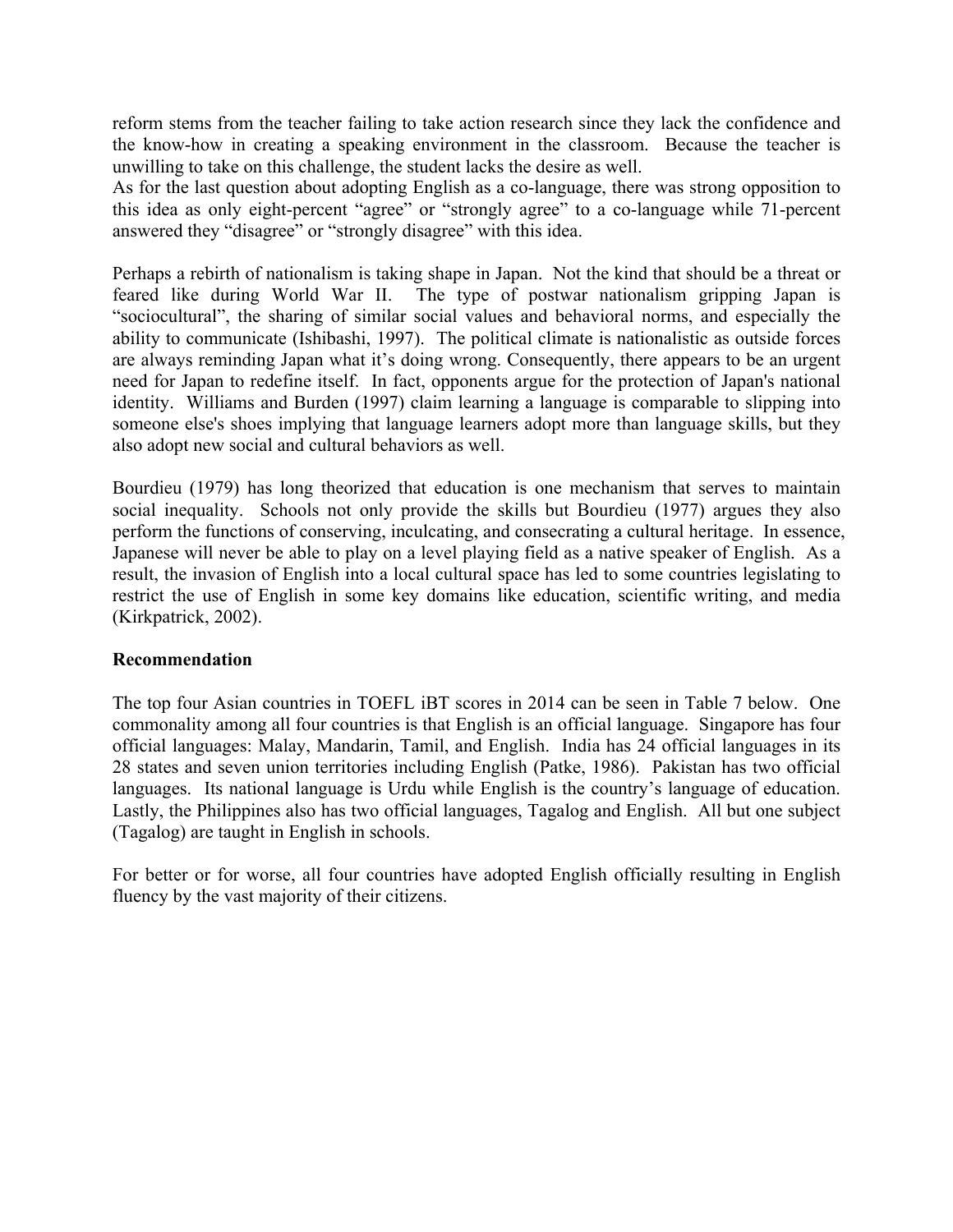|             | Table 7 |        |
|-------------|---------|--------|
| Country:    | Rank:   | Score: |
| Singapore   |         |        |
| India       |         | 91     |
| Pakistan    |         | 90     |
| Philippines |         |        |

Japanese are no worse off than anyone else in acquiring a foreign language. Experts have said English is taught a decade too late (in middle school) in Japan and by teachers who can't speak it well. Consequently, Japan is fretting over the fact that, in this age of information, they have not achieved fluency in the indispensable language of technology which is resulting in a growing competitive handicap. The Ministry of Education will finally make English learning mandatory in grade three in public schools in 2020. However, many educators don't believe enough teachers can be trained to take on this endeavor in such a short span of time. Also, the fact that students in this survey feel strong that English would help with their future goals, and yet they want to see very little change in the country's language policies is symbolic of how slowly Japan moves even after years of debate about the role of English in Japan. This is perhaps exemplary of Japan's reputation for institutional rigidity and its reluctance to change.

For Japan to raise its international profile, there are some pressing issues it will have to confront. The country still lacks an immersive teaching and learning environment that can sustain English (Sakamoto, 2012). There also remains resistance on the part of the public in devoting efforts to fund the language (Sakamoto, et al, 2012). Other issues include substandard teacher training programs and certification for English language teaching. Instructors also continue to teach in the grammar and translation-based approach which does little to improve communicative skills. Perhaps it can be concluded that the students' motivation to learn English is not matched by the foreign language policies of Japan. Therefore, if students are to achieve English fluency, it might take more than hard work alone.

As a guest of Japan, it is not my place to recommend what's best for the country. The question is whether Japan is ready for a paradigm shift at the cost of language imperialism. Pedagogically, we have seen that today's approach does not work. In the end, students graduate high school with little to no ability to speak English, which seems to be a complete waste of time for students and a waste of money for the country. It's not that Japan lacks vision. Japan will need to decide if it wants to embrace English knowing it will come with uncertainty and darkness.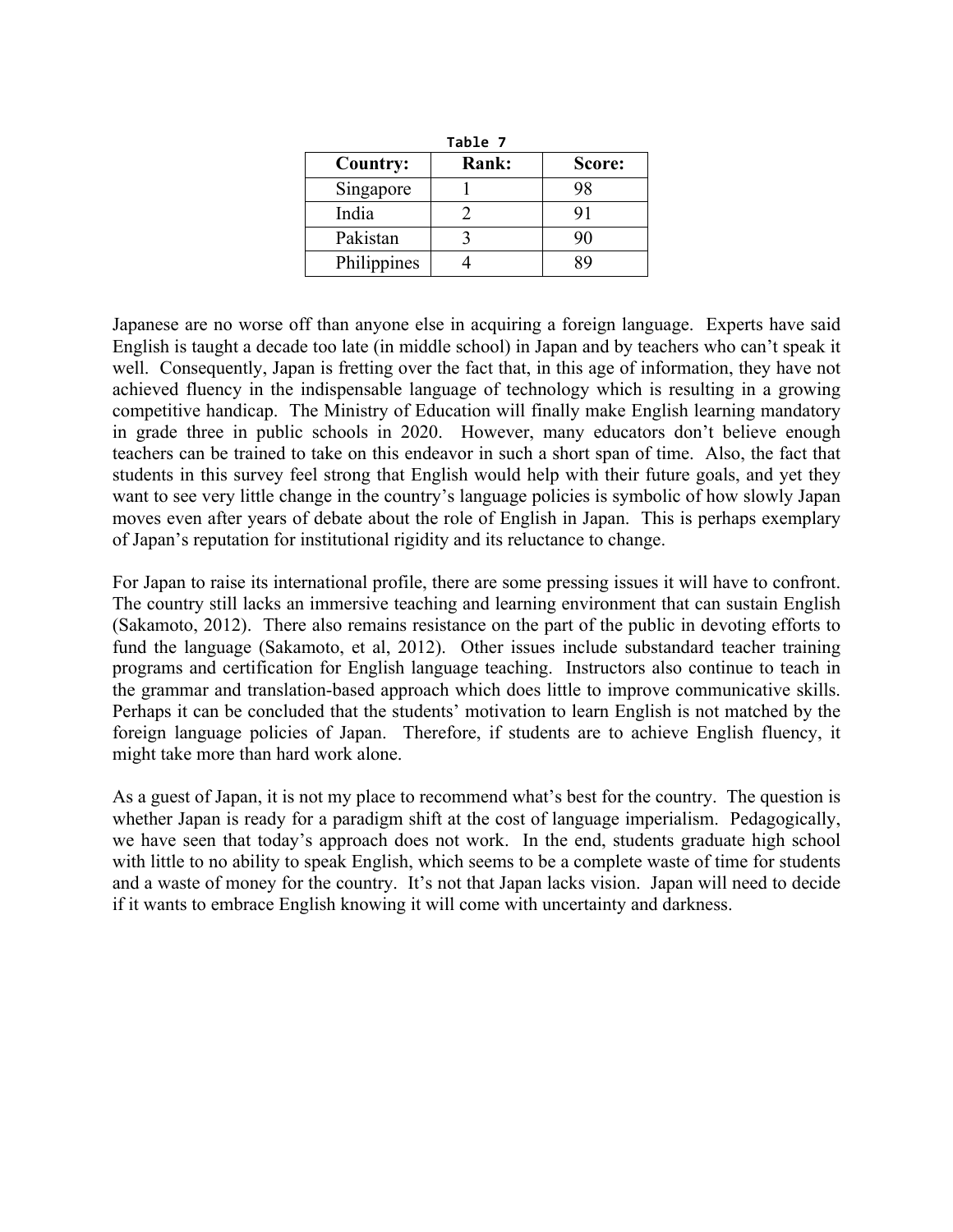## **References**

Bourdieu, P. (1977). Symbolic Power. In Identity and Structure.ed. *Driffield: Nafferton Books*. D112-119.

Bourdieu, P. (1979). Algeria 1960. *Cambridge University Press*.

Cook, M. (2009). Factors inhibiting and facilitating Japanese teachers of English in adopting communicative language teaching methodologies. @TA,11,99-116. Retrieved from http://puslit2.petra.ac.id/ejournal/index.php/ing/article/shop/17887/17815.

Einhorn, B. (2013, Oct., 13). Retrieved from http://www.bloomberg.com/bw/articles/2013-10- 18/another-japanese-company-tells-employees-speak-english

Hirtt, N. (2009). Markets and education in the era of globalized capitalism. *In D. Hill, & R*.

Kirkpatrick A. (2002). English in Asia: Communication, Identity, Power and Education. *Language Australia Ltd.*

Kumar (Eds.), Global neoliberalism and education and its consequences. *NewYork: Routledge* (pp. 208-226).

Hashimoto, K. (2000). 'Internationalisation' is 'Japanisation': Japan's foreign language education and national identity. *Journal of Intercultural Studies*, *21*(1), 39-51. doi:10.1080/07256860050000786

iCLA Yamanashi Gakuin (2015, June, 14). Retrieved from http://www.icla.jp/en/message.html#scrollanchor1

International Christian University (2015, June, 14). Retrieved from http://www.icu.ac.jp/en/liberalarts/collegewide/ela/about.html Retrived on June 14

Ishibashi, M. (1997). Beyond the rising sun: Nationalism in contemporary japan. *The Review of Politics, 59*(3), 603-605. Retrieved from http://search.proquest.com/docview/220204435?accountid=45916

Mondejar, M., Laurier,,J., Valdivia, L., Mboutsiadis, B., Sanchez, E. (2012).

Language policy in Japan: Shifting paradgms. Teachers College, Columbia University, 149-160.

Patke, R. (1986). Wanted: A good Indian writer in English? *New Quest, 59*, 313-320. Richards, J., & Rodgers, T. (2001). Approaches and methods in language teaching (2nd ed.). *Cambridge: Cambridge University Press.*

Sakamoto, M. (2012). Moving Towards Effective English Language Teaching in Japan: issues and challenges. *Journal of Multilingual and Multicultural Development 33,* (4)*,* 409- 420.

Seo, Eun Hi, (2010). English as a Foreign Language and Cultural Capital in South Korea: A Mixed Methods Study. (Doctoral dissertation). Retrieved from ProQuest LLC. (3398939).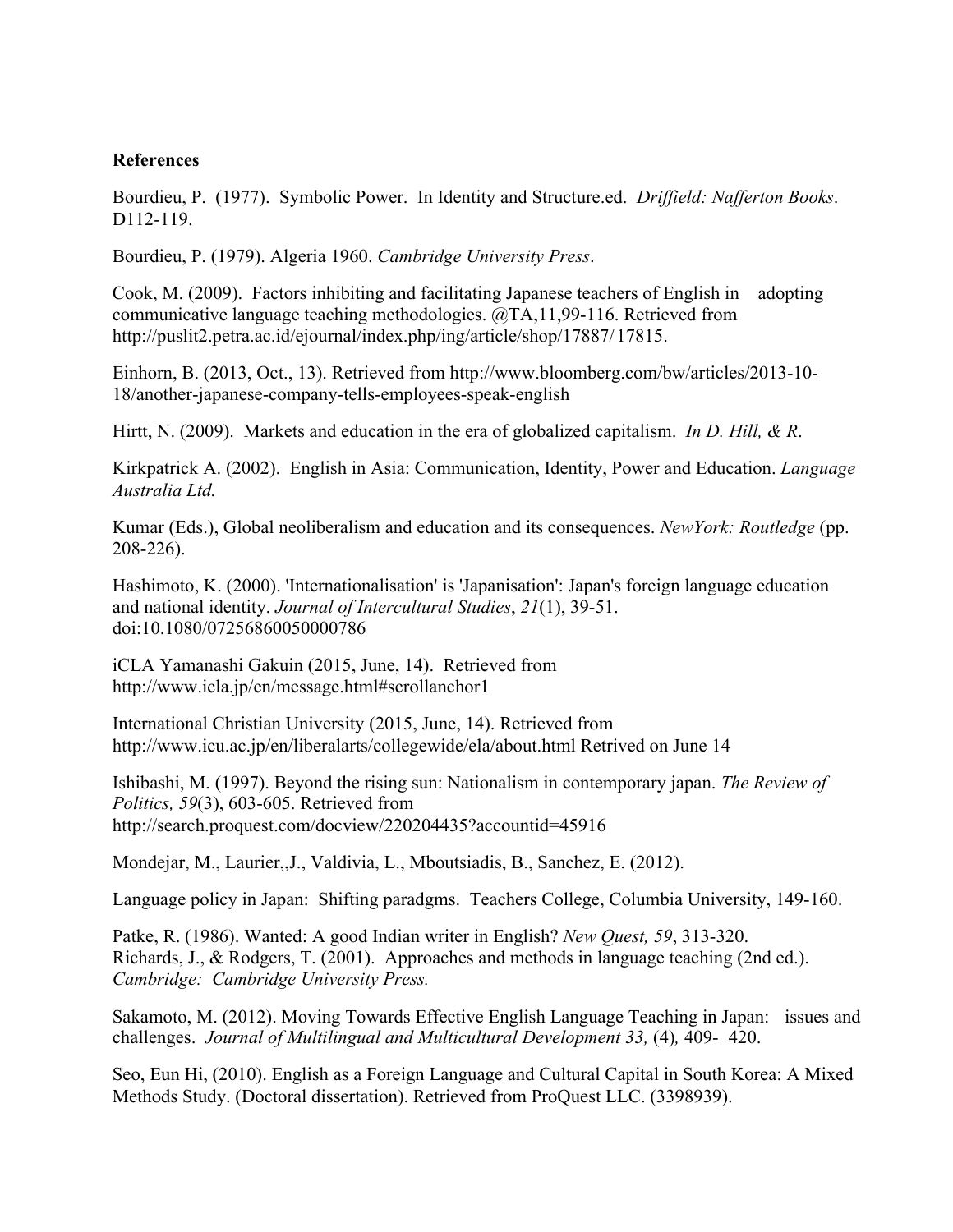Seongja, J. (2008). English education and teacher education in South Korea. *Journal of Education for Teaching*, *34*(4), 371-381.

Skutnabb-Kangas, Tove (1981). *Tvåspråkighet*. Lund: Liber Läromedel, 36 p. (Bilingualism). Wakita, H. (2013). Elementary School English Education in Japan: Changing Policies, Issues and Challenges.

William, M., & Burden. R.L. (1997). Psychology for Language Teachers. Cambridge: Cambridge University Press. Http://dx.doi.org/10.1177/0261927X97-163001.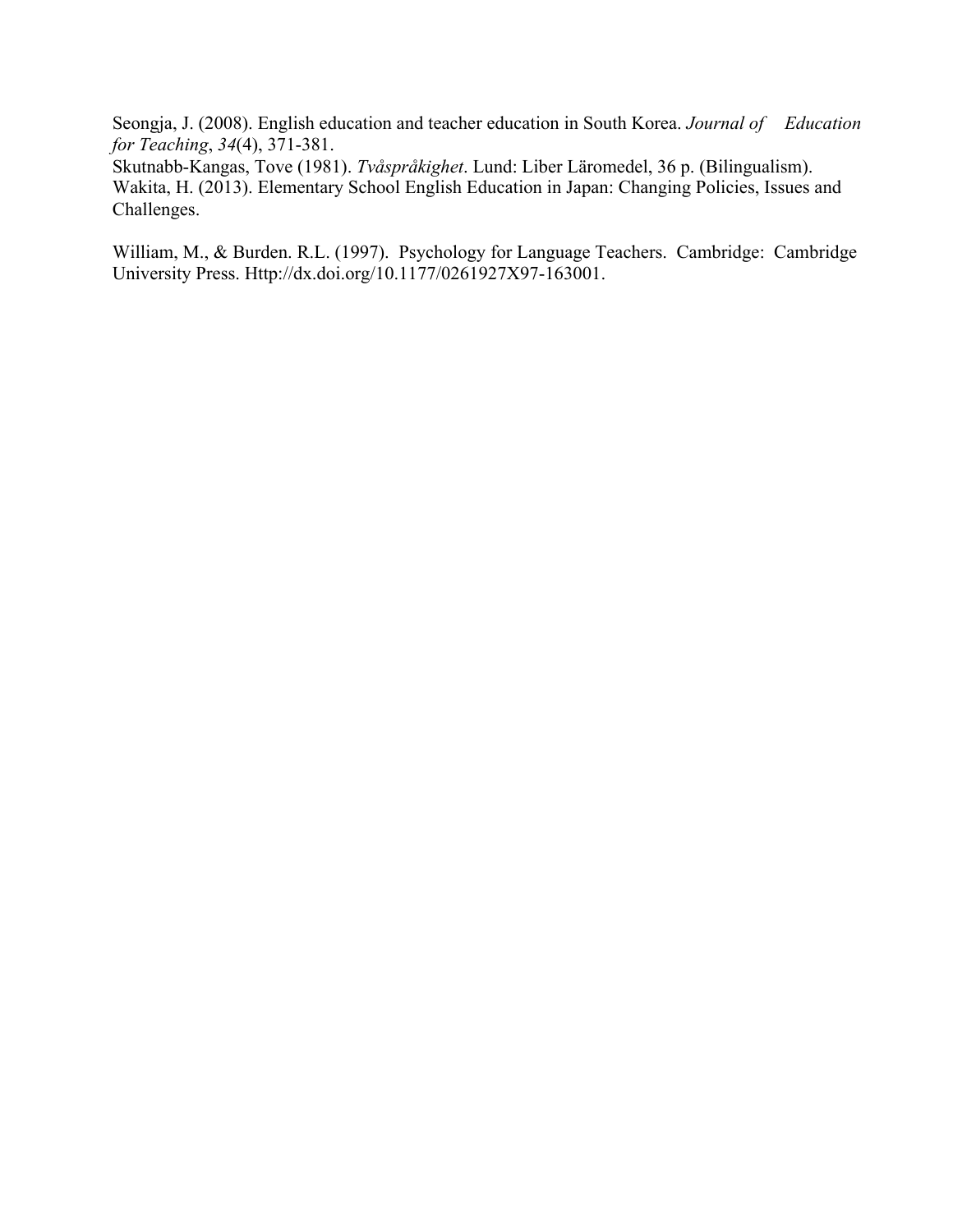# **Survey**

**CONFIDENTIALITY:** A faculty member at Akita International University thanks you for taking a few minutes to fill-out this survey. It should take approximately 5 minutes of your time. You will not be asked to attach your name to your survey responses. Individual responses will be used for research purposes only and will be strictly confidential.

学生の皆さま アンケート調査にご協力いただき、誠にありがとうございます。この アンケートの所要時間は 5 分程度です。また、回答にあたって氏名の記入は必要あ りません。いただいたご意見につきましては、研究目的のために使用し、厳重に保 管いたします。

# **Demographic Information:**

|           | Age<br>年齢                                                                                   |                                    |                        |
|-----------|---------------------------------------------------------------------------------------------|------------------------------------|------------------------|
|           | Gender (Circle the answer that applies to you)<br>性別(どちらかに○をしてください)                         | 1) Male                            | 2)Female               |
|           | Grade Level (Circle the answer that applies to<br>you)<br>学年(当てはまるものに○をしてくださ<br>$(\lambda)$ | 1) Year 1<br>3) Year 3<br>5) Other | 2) Year 2<br>4) Year 4 |
|           | Major<br>専攻                                                                                 |                                    |                        |
| $\bullet$ | Hometown (City and Prefecture)<br>出身(都道府県および市町村)                                            |                                    |                        |
|           | Nationality (Circle the answer that applies to<br>you)<br>国籍(どちらかに○をしてください)                 | 1) Japanese                        | 2) Other               |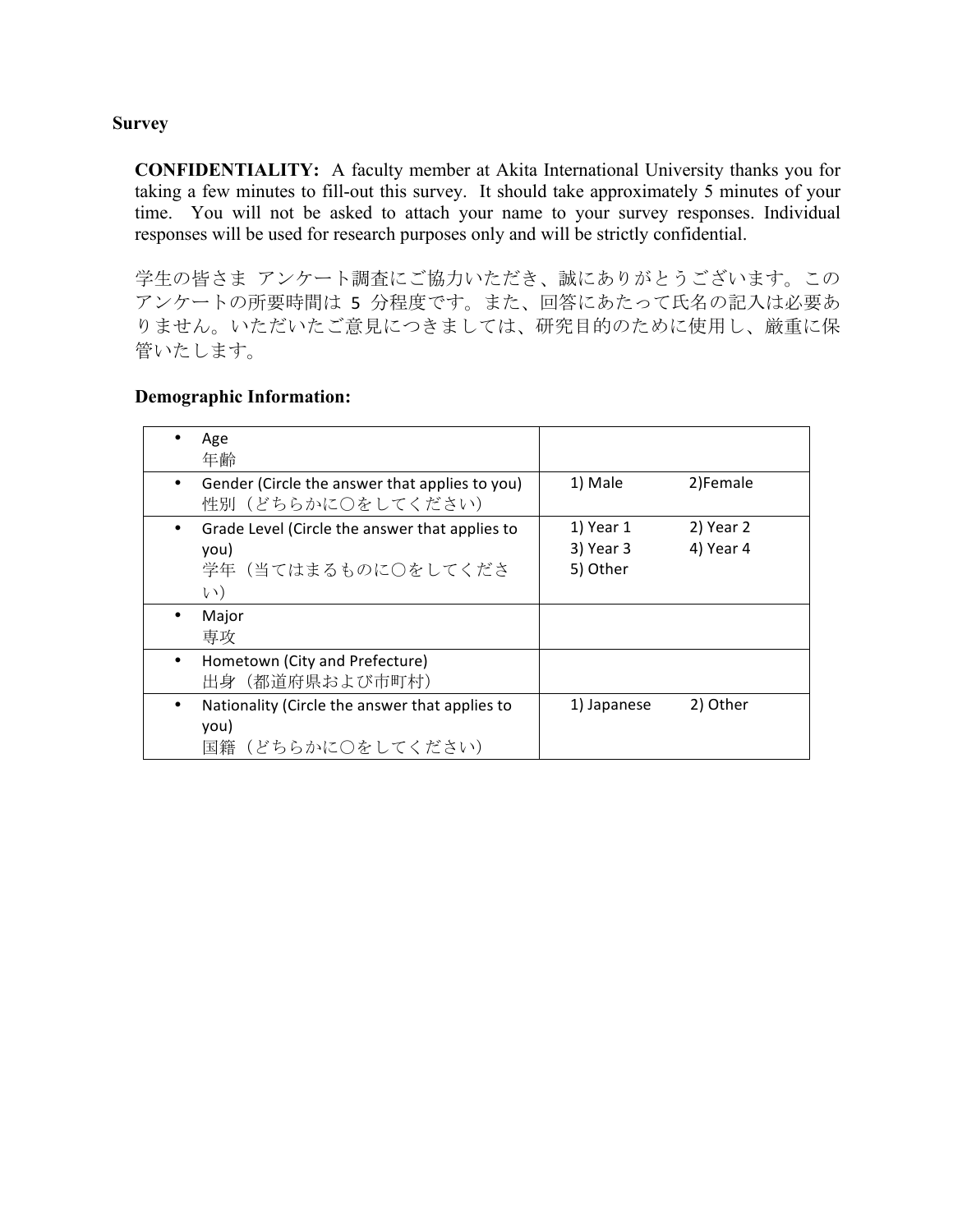|    | <b>Please check the answer</b> | <b>Strongly</b> | <b>Agree</b> | <b>Neutral</b> | <b>Disagree</b> | <b>Strongly</b> |
|----|--------------------------------|-----------------|--------------|----------------|-----------------|-----------------|
|    | that best applies to you.      | <b>Agree</b>    | 同意           | どちらと           | 反対              | <b>Disagree</b> |
|    | 最も当てはまるものに〇                    | 強く同意            |              | も言えな           |                 | 強く反対            |
|    | をしてください                        |                 |              | $\vee$         |                 |                 |
| 1. | English should be              |                 |              |                |                 |                 |
|    | compulsory in Japan.           |                 |              |                |                 |                 |
|    | 日本で英語教育は義務教                    |                 |              |                |                 |                 |
|    | 育であるべきだ。                       |                 |              |                |                 |                 |
| 2. | English should only be an      |                 |              |                |                 |                 |
|    | elective course for            |                 |              |                |                 |                 |
|    | Japanese students who          |                 |              |                |                 |                 |
|    | want to learn the language.    |                 |              |                |                 |                 |
|    | 英語は選択科目で、その                    |                 |              |                |                 |                 |
|    | 言語を学びたいと思う人                    |                 |              |                |                 |                 |
|    | のみが学ぶべきだ。                      |                 |              |                |                 |                 |
|    |                                |                 |              |                |                 |                 |
|    | Please check the answer that   |                 |              |                |                 |                 |
|    | best applies to you.           | <b>Strongly</b> | <b>Agree</b> | <b>Neutral</b> | <b>Disagree</b> | <b>Strongly</b> |
| 3. | I am satisfied with the        | <b>Agree</b>    |              |                |                 | <b>Disagree</b> |
|    | language policies of English   |                 |              |                |                 |                 |
|    | education in Japan.            |                 |              |                |                 |                 |
|    | 私は日本の英語教育制度                    |                 |              |                |                 |                 |
|    | に満足している。                       |                 |              |                |                 |                 |
| 4. | I am satisfied with my level   |                 |              |                |                 |                 |
|    | of English proficiency with    |                 |              |                |                 |                 |
|    | the education I received.      |                 |              |                |                 |                 |
|    | 私は、現行の教育制度に                    |                 |              |                |                 |                 |
|    | おいて習得した英語力に                    |                 |              |                |                 |                 |
|    | 満足している。                        |                 |              |                |                 |                 |
| 5. | I need English for my future   |                 |              |                |                 |                 |
|    | goals.                         |                 |              |                |                 |                 |
|    | 私は自分の将来目標のた                    |                 |              |                |                 |                 |
|    | めに英語が必要だ。                      |                 |              |                |                 |                 |
| 6. | If I learn to speak English    |                 |              |                |                 |                 |
|    | well, it will help me get a    |                 |              |                |                 |                 |
|    | good job.<br>もし英語をうまく話せた       |                 |              |                |                 |                 |
|    | ら、将来良い職に就くた                    |                 |              |                |                 |                 |
|    | めの助けになるだろう。                    |                 |              |                |                 |                 |
| 7. | English is important in my     |                 |              |                |                 |                 |
|    | life.                          |                 |              |                |                 |                 |
|    | 私の人生において英語は                    |                 |              |                |                 |                 |
|    | 重要だ。                           |                 |              |                |                 |                 |
| 8. | I am motivated to learn        |                 |              |                |                 |                 |
|    | English.                       |                 |              |                |                 |                 |
|    | 私は英語を学習すること                    |                 |              |                |                 |                 |
|    | に意欲を感じている。                     |                 |              |                |                 |                 |
| 9. | I prefer to learn English by   |                 |              |                |                 |                 |
|    | native speakers of English     |                 |              |                |                 |                 |